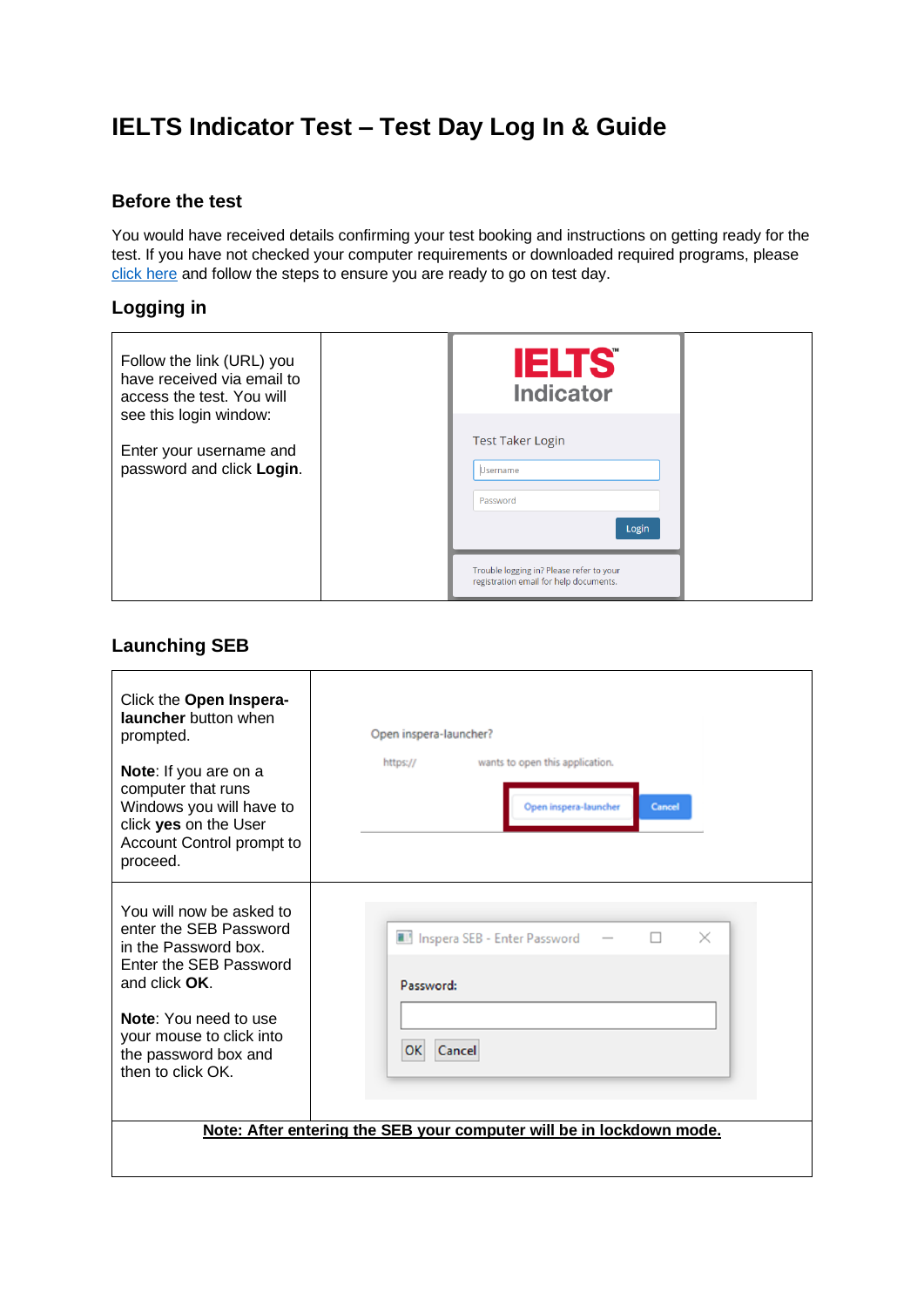Notice for Mac Users:

If you are using a Mac, you will see the following prompt after you entered the SEB Password and clicked on the ´OK´ button.

|                | Safe Exam Browser wants to use your<br>confidential information stored in |
|----------------|---------------------------------------------------------------------------|
|                | "org.safeexambrowser.Safe-Exam-Browser" in<br>your keychain.              |
|                | To allow this, enter the "login" keychain password.                       |
|                | Password:                                                                 |
| $\overline{a}$ | <b>Always Allow</b><br><b>Allow</b><br>Deny                               |

**ny** button on the prompt to proceed. Alternatively, provide your account password and click on **Allow** or **Always Allow** to continue.

#### **Introduction page and screen settings**

When you have entered the SEB password, you will not be able to access any other resources on your computer.

You will now see your test, the date and time during which you can access the test and some useful information about the test.

Please read the information carefully, it will explain the features of the test to you and help you navigate through the test.

If you need to exit the SEB at this point, you can still do so by selecting the **Quit Safe Exam Browser** button at the top of your screen. Once you have started your test you cannot leave.

#### **Adjusting your test screen (Accessibility)**

| At the top of the screen you will see a<br>menu tab. Click the menu tab to open<br>the Options page. |                  |   |  |
|------------------------------------------------------------------------------------------------------|------------------|---|--|
| You will see 2 Options:                                                                              | Options          |   |  |
| <b>Contrast:</b> This changes the<br>background and text colour.                                     | Contrast         | ⋗ |  |
| <b>Text size:</b> This allows you to change<br>the size of the text.                                 | <b>Text size</b> |   |  |
|                                                                                                      |                  |   |  |
| On the Options page, click Contrast<br>to see the contrast options.                                  | Contrast         |   |  |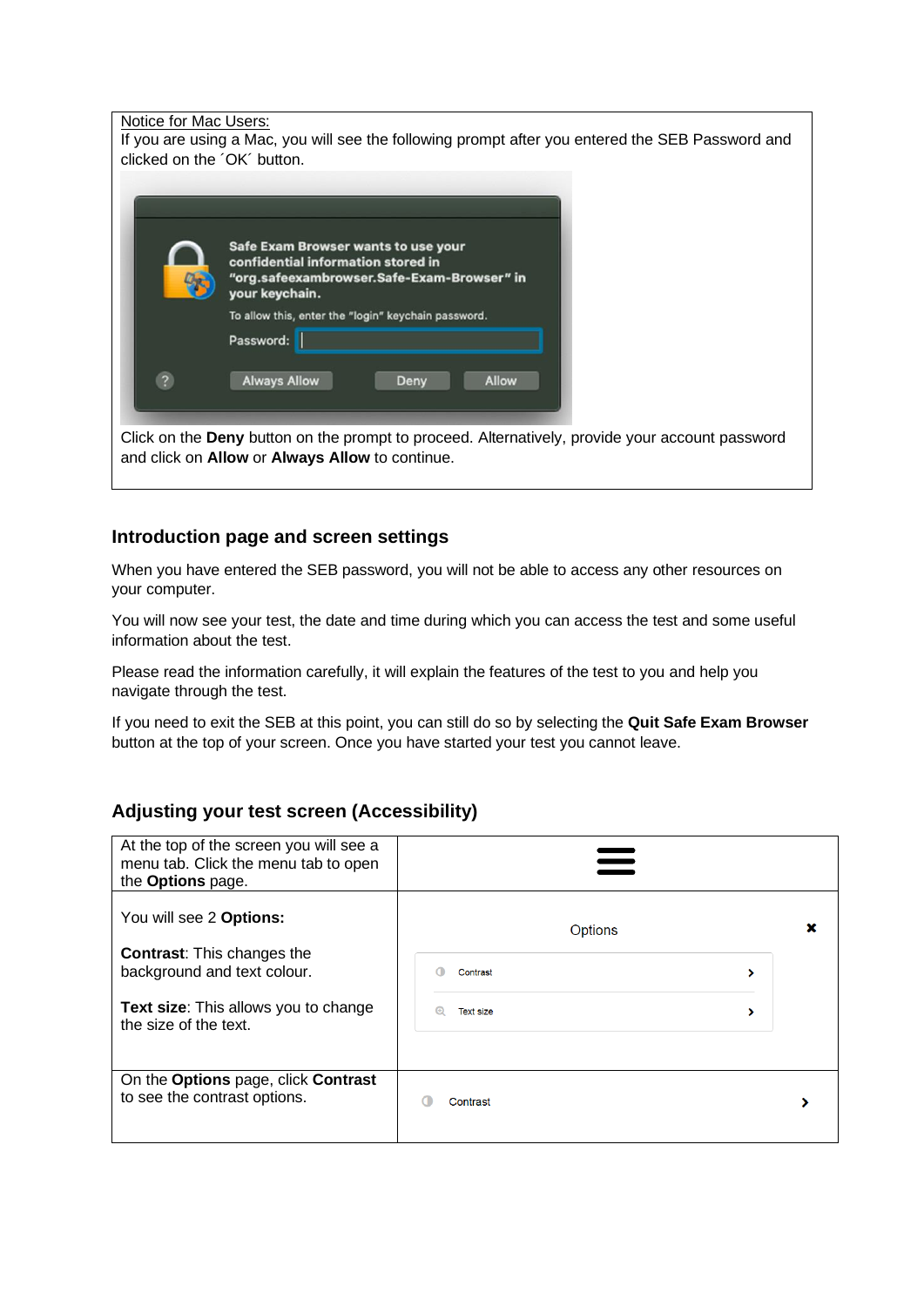| There are 2 options;                                                                                               | <b>く</b> Options | Contrast                               | × |
|--------------------------------------------------------------------------------------------------------------------|------------------|----------------------------------------|---|
| Normal: displays black text on a white<br>background.                                                              |                  | Normal<br>Inverted                     |   |
| Inverted: displays white text on a<br>black background.<br>There is a tick next to the option that is<br>selected. | <b>く</b> Options | Contrast<br>Normal<br>Inverted<br>✓    | × |
| Click on Options to return to the Options page.                                                                    |                  |                                        |   |
| Click on X to return to the test.                                                                                  |                  |                                        |   |
| On the Options page click Text size<br>to see the Text size options.                                               | $^\circledR$     | <b>Text size</b>                       | › |
| There are 3 options                                                                                                | <b>く</b> Options | <b>Text size</b>                       | × |
| Regular<br>Large<br><b>Extra Large</b>                                                                             |                  | Regular<br>Large<br><b>Extra large</b> |   |
| Click on the size you prefer to select it.<br>There is a tick next to the option that is<br>selected.              |                  | Regular                                |   |
|                                                                                                                    |                  | Large                                  |   |
|                                                                                                                    |                  | Extra large                            |   |
| Click on Options to return to the Options page.                                                                    |                  |                                        |   |
| Click on X to return to the test                                                                                   |                  |                                        |   |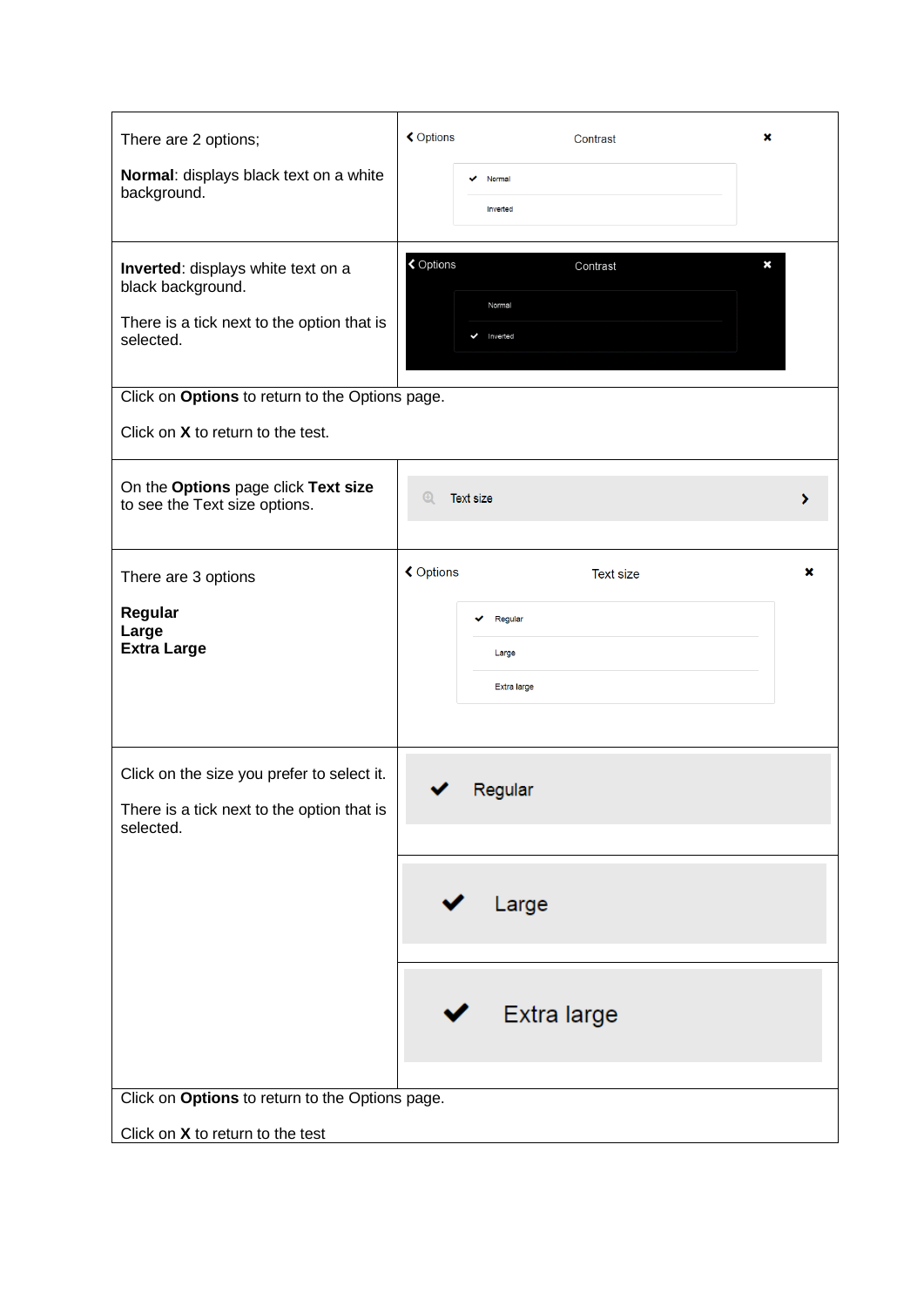#### **Starting the Test**

When the test start time has been reached, you can start the test. Remember, you will not be able to exit the SEB once the test has started.

#### **Test Sections**

Three of the IELTS Indicator test sections are run in the SEB:

1. Listening – Length: approx. 30 min

- 2. Reading Length: approx. 60 min
- 3. Writing Length: approx. 60 min

You will be able to access test information before starting each section and you must confirm your understanding of the instructions before you start each section.

#### ∧ Test information. Not confirmed

### Ready?

Please confirm that you have understood the instructions above.

 $\vee$  I confirm

You need to complete all parts of the test in one sitting, like a normal IELTS test. A timer at the top of your screen will let you know how much time you have left to complete each section.

#### **Navigation**

| At the bottom of the screen you will see the<br>question number bar.                                                                                  | $12$ 3 4 5 6 7 8 9 10 11 12 13<br>Part 1 |
|-------------------------------------------------------------------------------------------------------------------------------------------------------|------------------------------------------|
| When a question is answered there is a green line<br>above the number. The blue box shows the 'active'<br>question – the question you are working on. | 1 2 3 4 5 6 7 8 9 10 11 12 13<br>Part 1  |
| Click on the arrows to move between questions.                                                                                                        |                                          |
| You can also use your mouse to select a question,                                                                                                     | <b>Next</b>                              |
| or the question number bar.                                                                                                                           |                                          |
| Next to each active question you will see a 'flag'                                                                                                    |                                          |
| symbol.                                                                                                                                               |                                          |
| Click on the 'flag' to highlight questions in the                                                                                                     | Part 1                                   |
| number bar that you want to return to later.                                                                                                          |                                          |
| <b>Audio</b>                                                                                                                                          |                                          |

During the Listening section you will see at the top of your test screen whether an Audio file is playing.

| If the audio is too quiet or too loud, you can<br>change the volume by clicking on the<br>loudspeaker symbol in the bottom of your<br>screen. | $\blacktriangleleft$ |
|-----------------------------------------------------------------------------------------------------------------------------------------------|----------------------|
| Move the slider to adjust the volume.                                                                                                         |                      |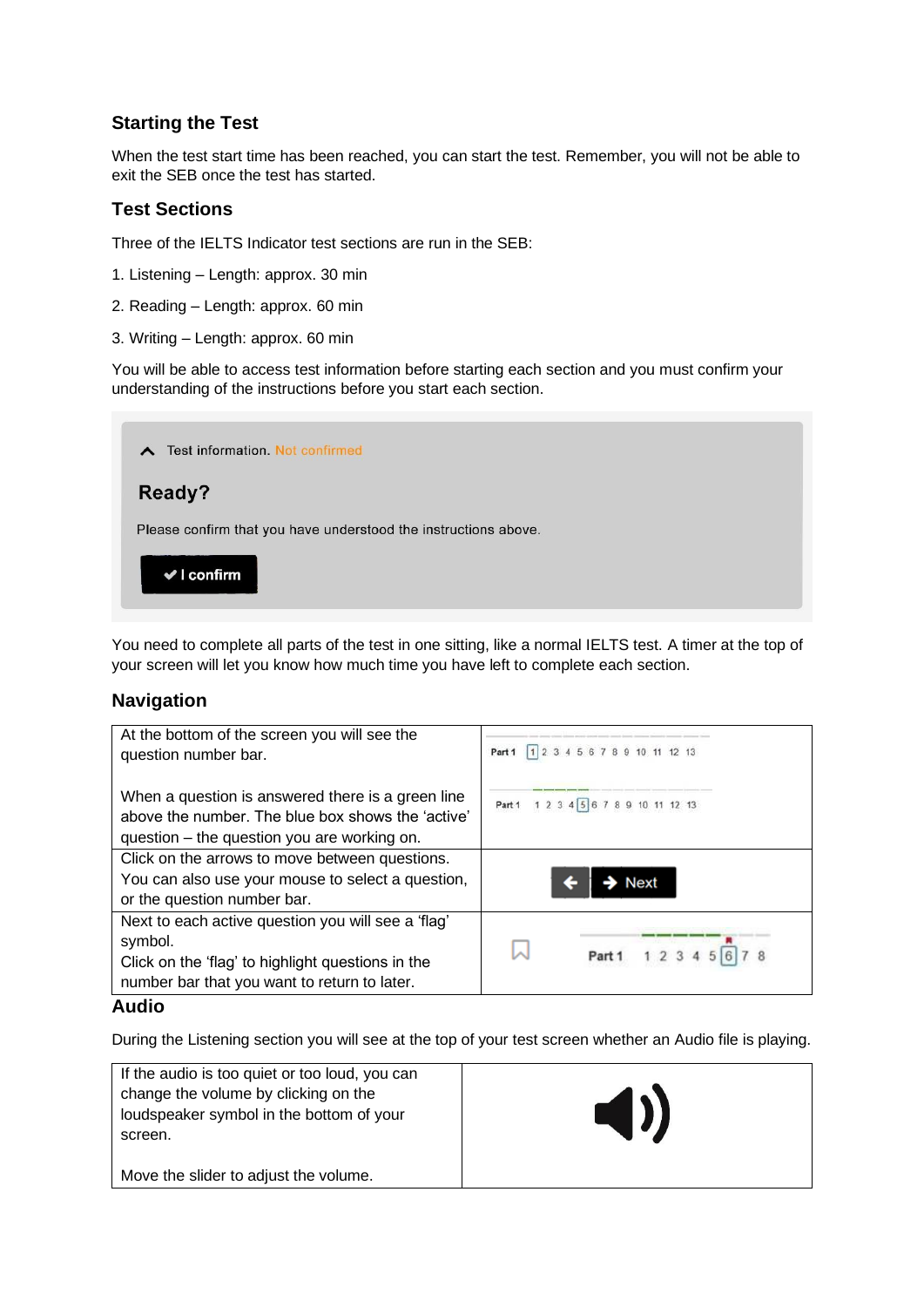## **Question types**

Listening

#### **Gap fill questions**

To answer these questions you have to type your answer (words or numbers) into a gap. The gaps may be in sentences, tables, flow-charts or diagrams.

| Read the question carefully and check<br>how many words or numbers you must | the letter should not be too $\frac{1}{2}$ type answer here |
|-----------------------------------------------------------------------------|-------------------------------------------------------------|
| write.                                                                      | all documents should be   type answer here                  |
| Click in the gap and write your answer.                                     | the application must include a list of your<br>14           |
|                                                                             |                                                             |

## **Drag and drop questions**

To answer these questions you have to select answers from a list and move them into a gap.

| Click and hold an option and move it<br>into the gap.       |                                                                                                                                                  |
|-------------------------------------------------------------|--------------------------------------------------------------------------------------------------------------------------------------------------|
| To change your answer, move another<br>option into the gap. | included                                                                                                                                         |
| To remove your answer, move the<br>option back to the list. | preferences<br>long<br>The letter should not be too<br>long<br>All documents should be   included<br>The application must include a list of your |

## **Multiple Choice questions**

To answer these questions you have to select one answer from 3 or 4 options, or to select two answers from 5 options.

|                                                        | Click on the correct answer.                                                                     |                                                         |
|--------------------------------------------------------|--------------------------------------------------------------------------------------------------|---------------------------------------------------------|
| To change your answer, click on a<br>different option. | . It can be influenced by population growth.                                                     |                                                         |
| ٠                                                      | When you have to select two answers,<br>you can click on an option again to<br>remove an answer. | the It considers the long-term needs of society.        |
|                                                        |                                                                                                  | $\triangledown$ assessing the requirements of customers |
|                                                        |                                                                                                  | $\Box$ imitating competitor practices                   |
|                                                        |                                                                                                  | $\vee$ informing consumers about products               |
|                                                        |                                                                                                  |                                                         |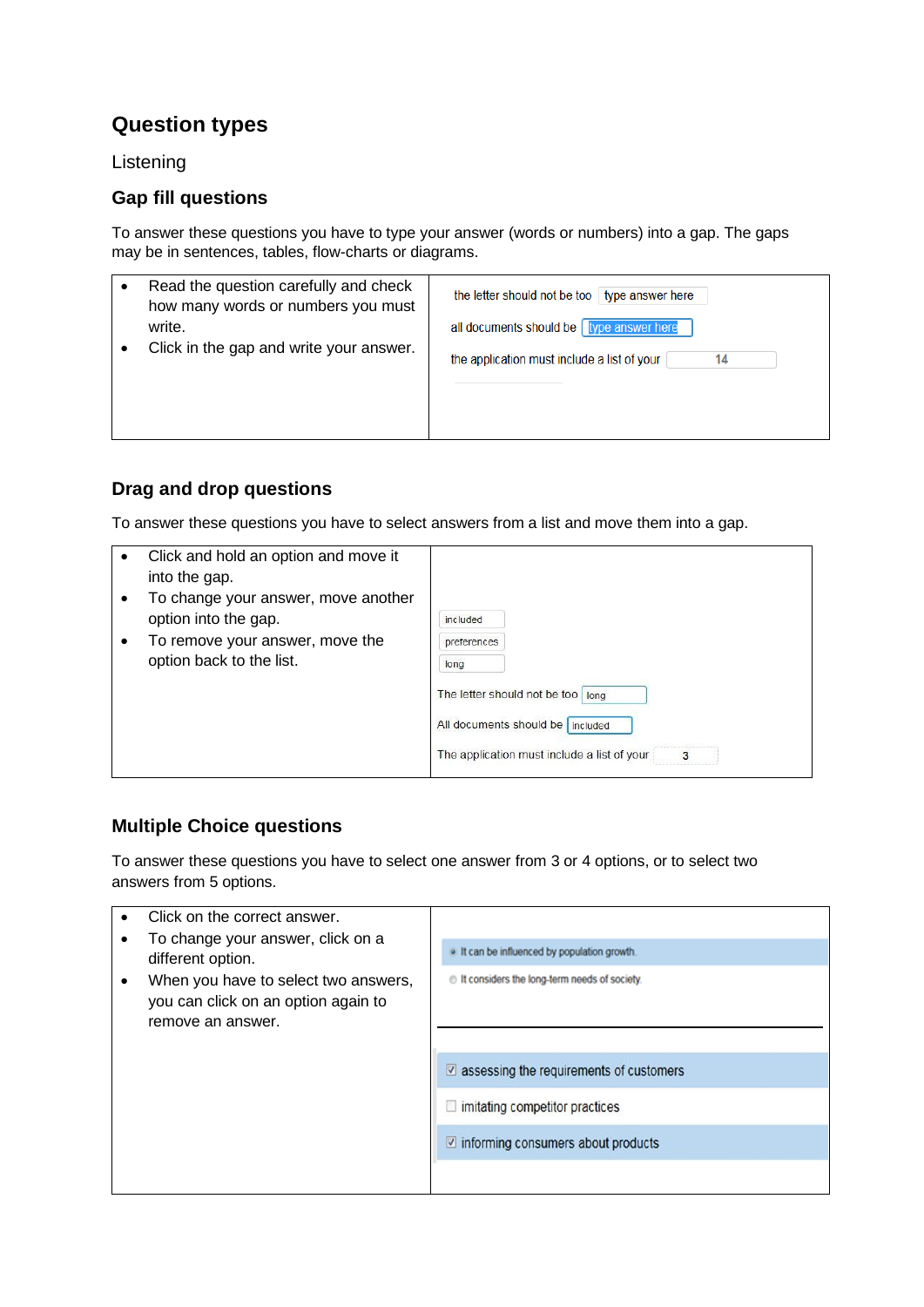### **Matching questions using a table**

To answer these questions you have to select an answer from options in a table.

- To select an option, click in the space in the table. The circle in that space will turn black.
- To change your answer, click on another space.

|                             | She might be interested in the future. | She is interested now. | She |
|-----------------------------|----------------------------------------|------------------------|-----|
| 5 group fitness classes     | $\bullet$                              | Ô                      |     |
| 6 general weight training   | $\odot$                                | $\circledcirc$         |     |
| 7 group fitness in the pool | 0                                      | $\odot$                |     |

#### Reading AC

## **Multiple Choice questions**

To answer these questions you have to select one answer from 3 or 4 options, to select two answers from 5 options or three answers from 7 options.

|                                                                                                                                                                      | Click on the correct answer.                     |                                                         |
|----------------------------------------------------------------------------------------------------------------------------------------------------------------------|--------------------------------------------------|---------------------------------------------------------|
| To change your answer, click on a<br>different option.<br>When you have to select two or three<br>answers, you can click on the option<br>again to remove an answer. | . It can be influenced by population growth.     |                                                         |
|                                                                                                                                                                      | the It considers the long-term needs of society. |                                                         |
|                                                                                                                                                                      |                                                  | $\triangledown$ assessing the requirements of customers |
|                                                                                                                                                                      |                                                  | imitating competitor practices                          |
|                                                                                                                                                                      |                                                  | $\triangledown$ informing consumers about products      |
|                                                                                                                                                                      |                                                  |                                                         |

#### **Gap fill questions**

To answer these questions you have to type your answer into a gap. The gaps may be in sentences, tables, flow-charts or diagrams.

| Read the question carefully and<br>check how many words. or numbers<br>you must write.<br>Click in the gap and write your | the letter should not be too   type answer here<br>all documents should be   type answer here |
|---------------------------------------------------------------------------------------------------------------------------|-----------------------------------------------------------------------------------------------|
| answer.                                                                                                                   | the application must include a list of your<br>14                                             |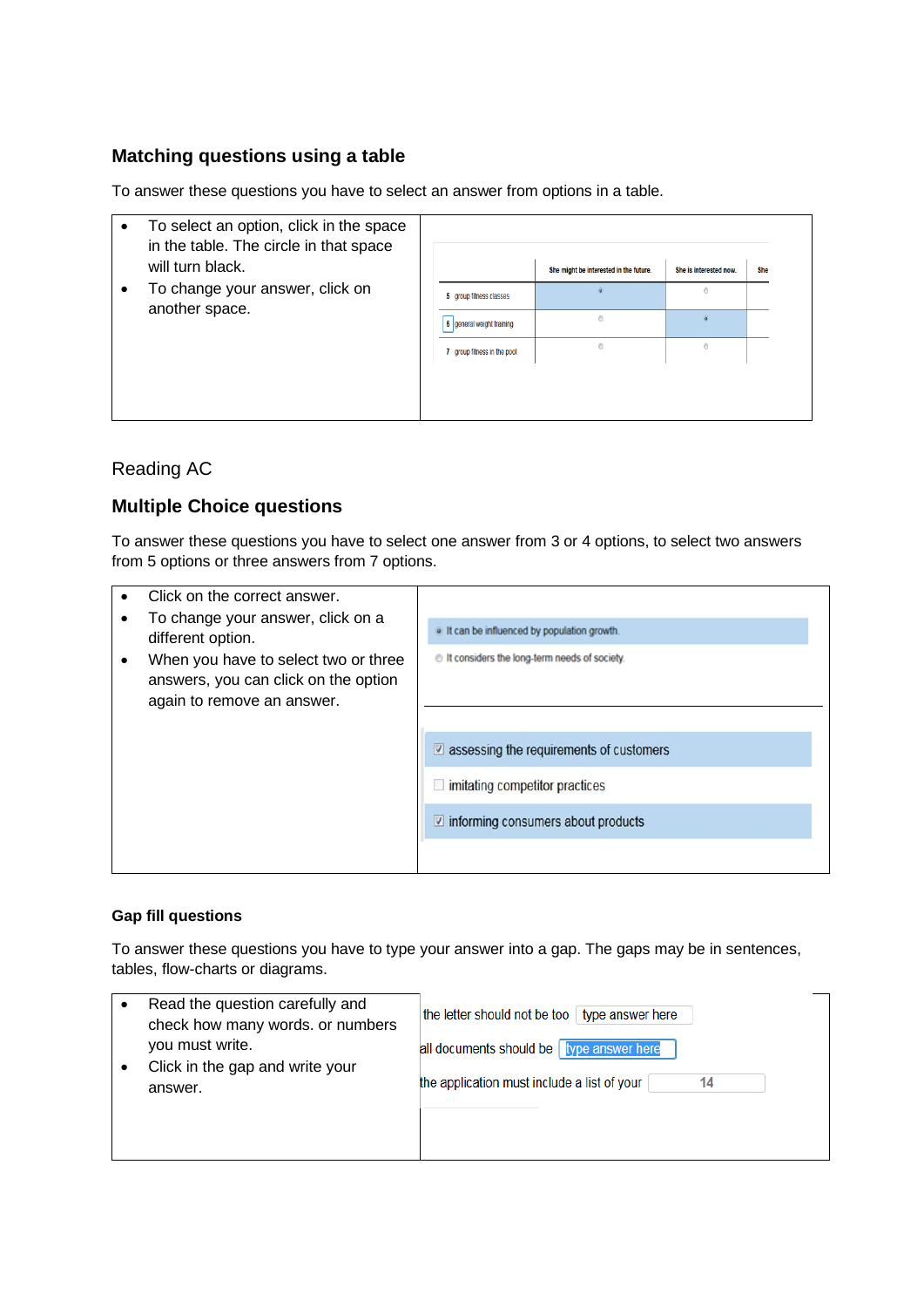#### **Drag and drop questions**

To answer these questions you have to select answers from a list and move them into a gap.

- Click and hold an option, and move it into the gap.
- To change your answer, move another option into the gap.
- To remove your answer, move the option back to the list.

| included                                                         |      |  |  |
|------------------------------------------------------------------|------|--|--|
| preferences                                                      |      |  |  |
| long                                                             |      |  |  |
|                                                                  |      |  |  |
| The letter should not be too<br>All documents should be included | long |  |  |

#### Writing AC

To answer these questions you have to click in the blank page on the right side of the screen and type your answer.

| $\bullet$ | You may delete and retype any part<br>of your answer.<br>You can copy (ctrl+C), cut (ctrl+X)<br>and paste (ctrl+V) any part of your<br>answer.<br>The word count is shown at the<br>bottom of the page. | Example text example text |  |
|-----------|---------------------------------------------------------------------------------------------------------------------------------------------------------------------------------------------------------|---------------------------|--|
|           |                                                                                                                                                                                                         | Words: 4                  |  |